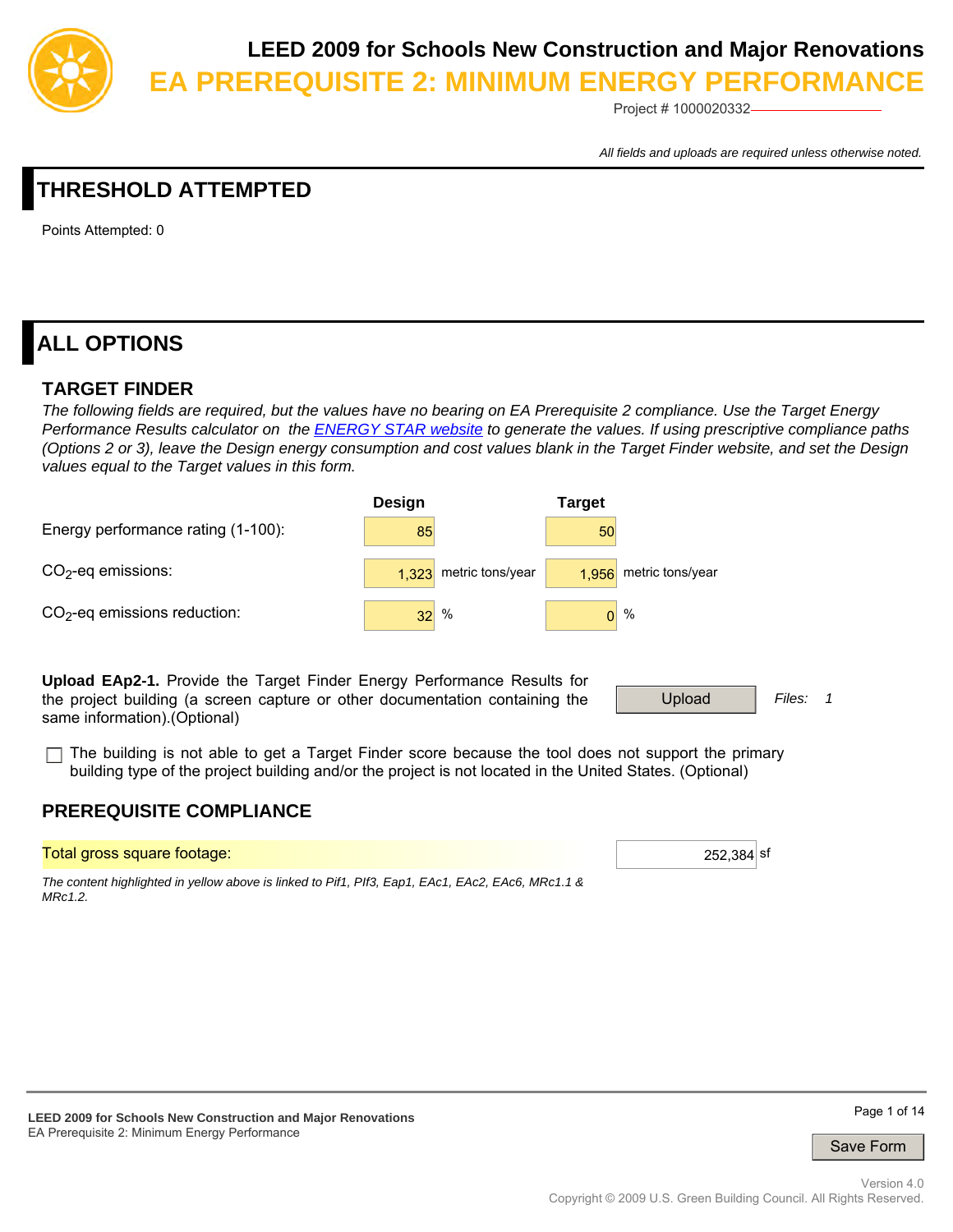Select a compliance path:

- **Option 1. Whole Building Energy Simulation.** The project team will document improvement in the proposed building performance rating as compared to the baseline building performance rating per ASHRAE/IESNA Standard 90.1-2007 or California Title 24-2005 Part 6.
- **Option 2. Prescriptive Compliance Path: ASHRAE Advanced Energy Design Guide.** The project team will document compliance with the ASHRAE Advanced Energy Design Guide.
- **Option 3. Prescriptive Compliance Path: Advanced Buildings Core Performance Guide.** The project team will document compliance with the Advanced Buildings<sup>™</sup> Core Performance<sup>™</sup> Guide.

*The content highlighted in yellow above is linked to EAc1, EAc2 & EAc6.*

# **OPTION 1. WHOLE BUILDING ENERGY SIMULATION**

Complete the following sections:

- Section 1.1A General Information
- Section 1.1B Mandatory Requirements
- Section 1.2 Space Summary
- Section 1.3 Advisory Messages
- Section 1.4 Comparison of Proposed Design Versus Baseline Design Energy Model Inputs
- Section 1.5 Energy Type Summary
- Section 1.6 Performance Rating Method Compliance Report
- Section 1.7 Exceptional Calculation Measure Summary
- Section 1.8 On-Site Renewable Energy
- Section 1.9A Total Building Performance Summary
- Section 1.9B Reports & Metrics

### **SECTION 1.1A - GENERAL INFORMATION**

- **Compliant energy simulation software:** The energy simulation software used for this project has all capabilities described in EITHER section "G2 Simulation General Requirements" in Appendix G of ASHRAE 90.1-2007 OR the analogous section of the alternative qualifying energy code used.
- **Compliant energy modeling methodology:** Energy simulation runs for both the baseline and proposed building use the assumptions and modeling methodology described in EITHER ASHRAE 90.1-2007 Appendix G OR the analogous section of the alternative qualifying energy code used.

| Simulation program:       | eQuest                  |
|---------------------------|-------------------------|
| Principal heating source: | Electricity             |
| Energy code used:         | <b>ASHRAE 90.1-2007</b> |



Page 2 of 14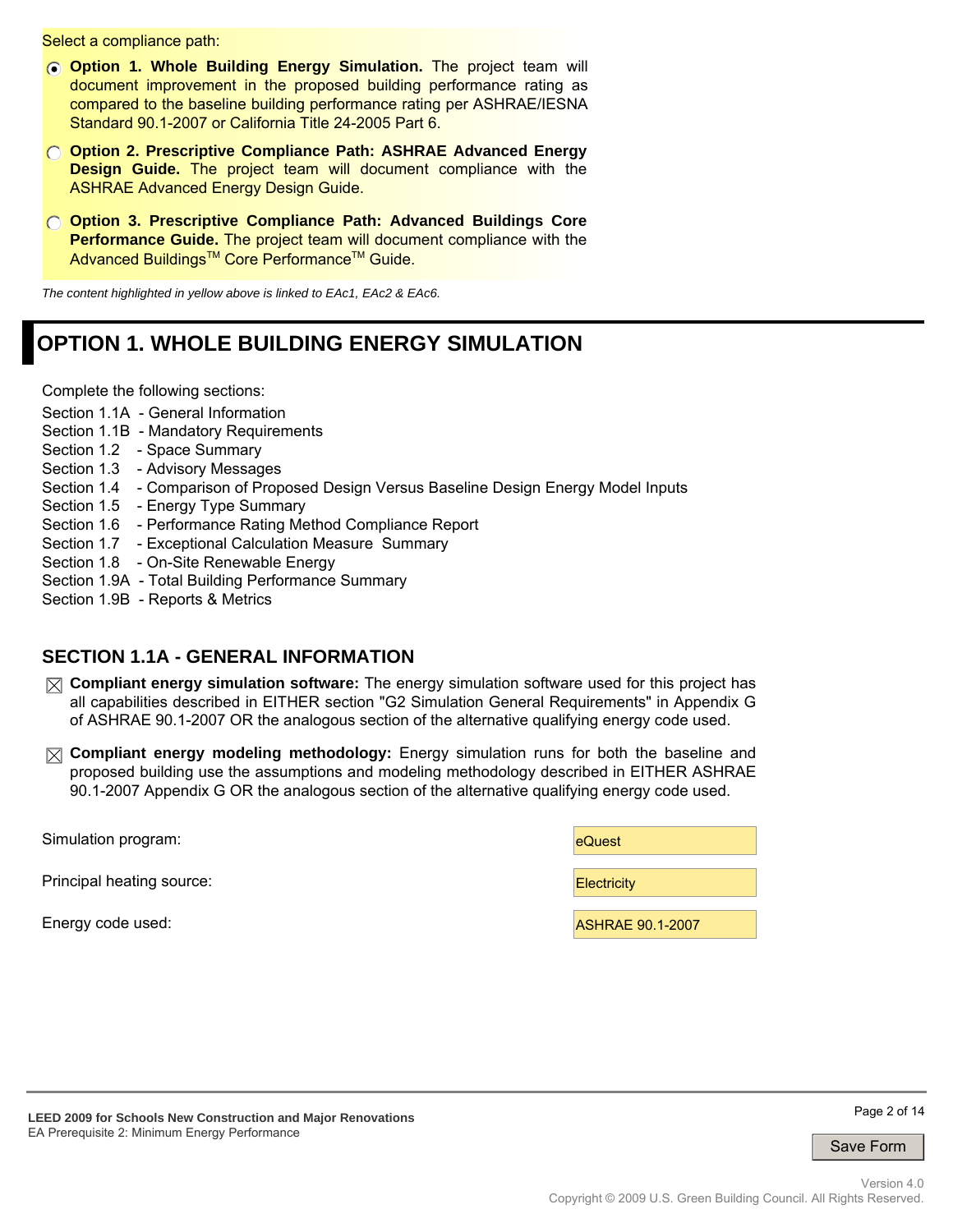|                                             | List the ASHRAE addenda used in the modeling assumptions, if any. (Optional)                  |                 |      |
|---------------------------------------------|-----------------------------------------------------------------------------------------------|-----------------|------|
| None.                                       |                                                                                               |                 |      |
| Zip/Postal Code:                            |                                                                                               | 20001           |      |
|                                             | The content highlighted in yellow above is linked to SSc1 & SSc2.                             |                 |      |
| Weather file:                               | Washington D.C.                                                                               |                 |      |
| Climate zone:                               |                                                                                               | $\overline{4A}$ |      |
| referenced for HDD & CDD data.              | List the climatic data from ASHRAE Standard 90.1-2007 Table D-1. Specify if another source is |                 |      |
| Heating Degree Days:                        |                                                                                               | 4,047           |      |
| Cooling Degree Days:                        |                                                                                               | 4,391           |      |
|                                             | HDD and CDD data source, if other than ASHRAE: (Optional)                                     |                 |      |
| New construction gross square footage:      |                                                                                               | 252,384         |      |
| Existing, renovated gross square footage:   |                                                                                               | 0               |      |
| Existing, unrenovated gross square footage: |                                                                                               | 0               |      |
| Total gross square footage:                 |                                                                                               | 252,384         |      |
| New construction percent:                   |                                                                                               | $100^{96}$      |      |
| <b>Existing renovation percent:</b>         |                                                                                               | 0               | $\%$ |
| <b>Existing unrenovated percent:</b>        |                                                                                               | 0               | $\%$ |
|                                             | The content highlighted in yellow above is linked to PIf2 & MRc2.                             |                 |      |
| square footage above: (Optional)            | Gross square footage used in the energy model, if different than gross                        | 250,000         |      |

# **SECTION 1.1B - MANDATORY REQUIREMENTS**

**LEED 2009 for Schools New Construction and Major Renovations**  EA Prerequisite 2: Minimum Energy Performance

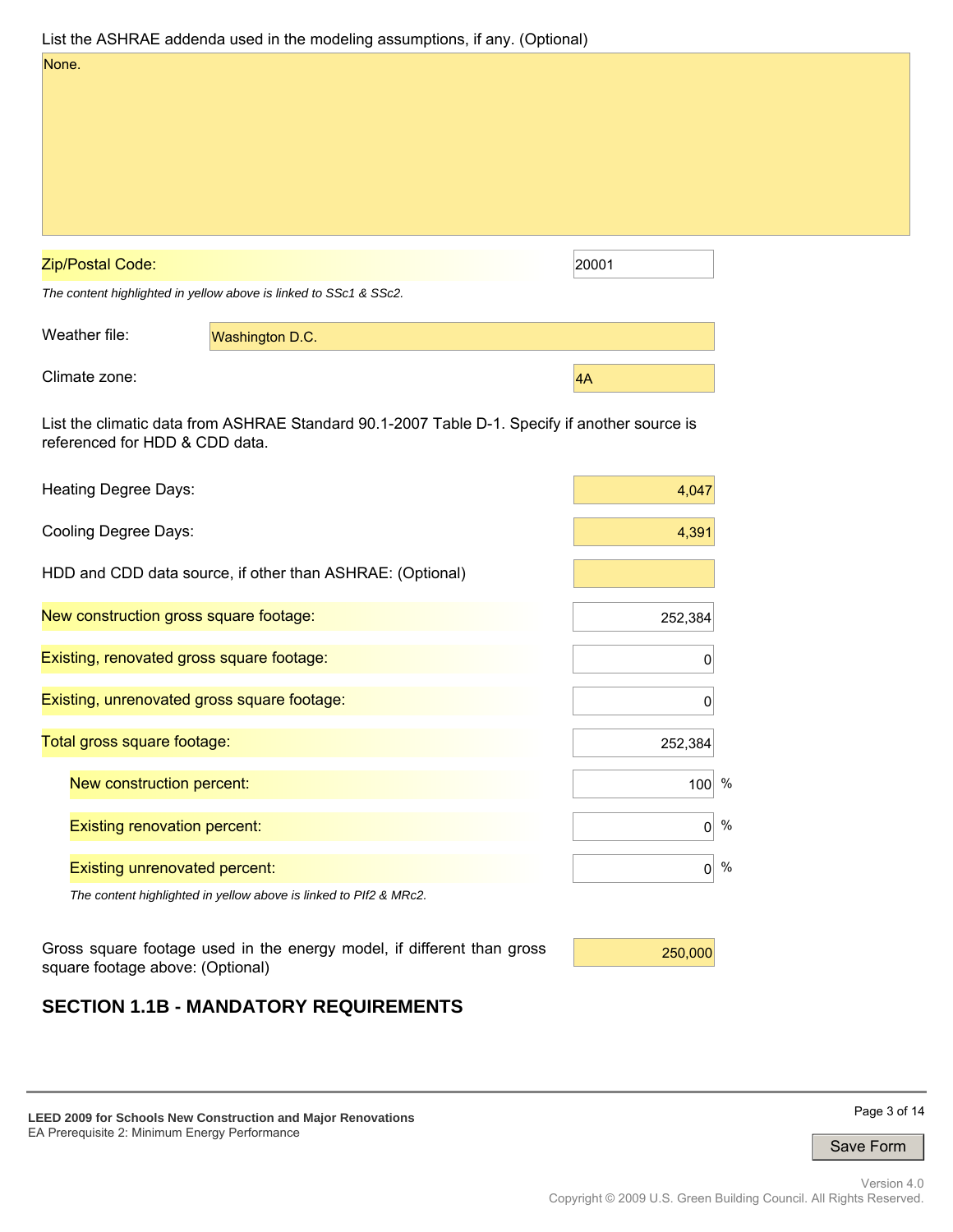#### **Optional Signatory EAp2-1.** Architect

For all elements included in the Architect's scope of work for the project building, the project building design complies with all ASHRAE Standard 90.1-2007 mandatory provisions (Sections 5.4, 6.4, 7.4, 8.4, 9.4 and 10.4), and the information provided regarding the proposed case energy model in Section 1.4 is consistent with the building design.

Select one of the following:

**Architect Signature.** Provide a digital signature affirming the required signatory statement in gray directly above.

 $\bigcirc$ **Upload EAp2-RS1.** Provide a document with the required signatory statement, copied directly from the OR form, signed and dated on letterhead.

#### **Optional Signatory EAp2-2.** Mechanical Engineer

For all elements included in the Mechanical Engineer's scope of work for the project building, the project building design complies with all ASHRAE Standard 90.1-2007 mandatory provisions (Sections 5.4, 6.4, 7.4, 8.4, 9.4 and 10.4), and the information provided regarding the proposed case energy model in Section 1.4 is consistent with the building design.

Select one of the following:

 $\odot$ **Mechanical Engineer Signature.** Provide a digital signature affirming the required signatory statement in gray directly above. Initial here: D.N

Demba NDIAYE; MEP Engineer; November 30, 2012

 $\bigcirc$ **Upload EAp2-RS2.** Provide a document with the required signatory statement, copied directly from the OR form, signed and dated on letterhead.

#### **Optional Signatory EAp2-3.** Electrical Engineer

For all elements included in the Electrical Engineer's scope of work for the project building, the project building design complies with all ASHRAE Standard 90.1-2007 mandatory provisions (Sections 5.4, 6.4, 7.4, 8.4, 9.4 and 10.4), and the information provided regarding the proposed case energy model in Section 1.4 is consistent with the building design.

Select one of the following:

 $\odot$ **Electrical Engineer Signature.** Provide a digital  $\bigcap$ **Upload EAp2-RS3.** Provide a document with the signature affirming the required signatory statement required signatory statement, copied directly from the OR in gray directly above. form, signed and dated on letterhead. Initial here: D.N Demba NDIAYE; MEP Engineer; November 30, 2012 Upload the following [Interactive Compliance Forms:](http://www.ashrae.org/technology/page/9) (Optional)

**Upload EAp2-2.** Building Envelope Compliance Documentation (Optional)

**Upload EAp2-3.** HVAC Compliance Documentation (Optional)

**Upload EAp2-4.** Lighting Compliance Documentation (Optional)

**Upload EAp2-5.** Service Water Heating Compliance (Optional)

**LEED 2009 for Schools New Construction and Major Renovations**  EA Prerequisite 2: Minimum Energy Performance

Page 4 of 14

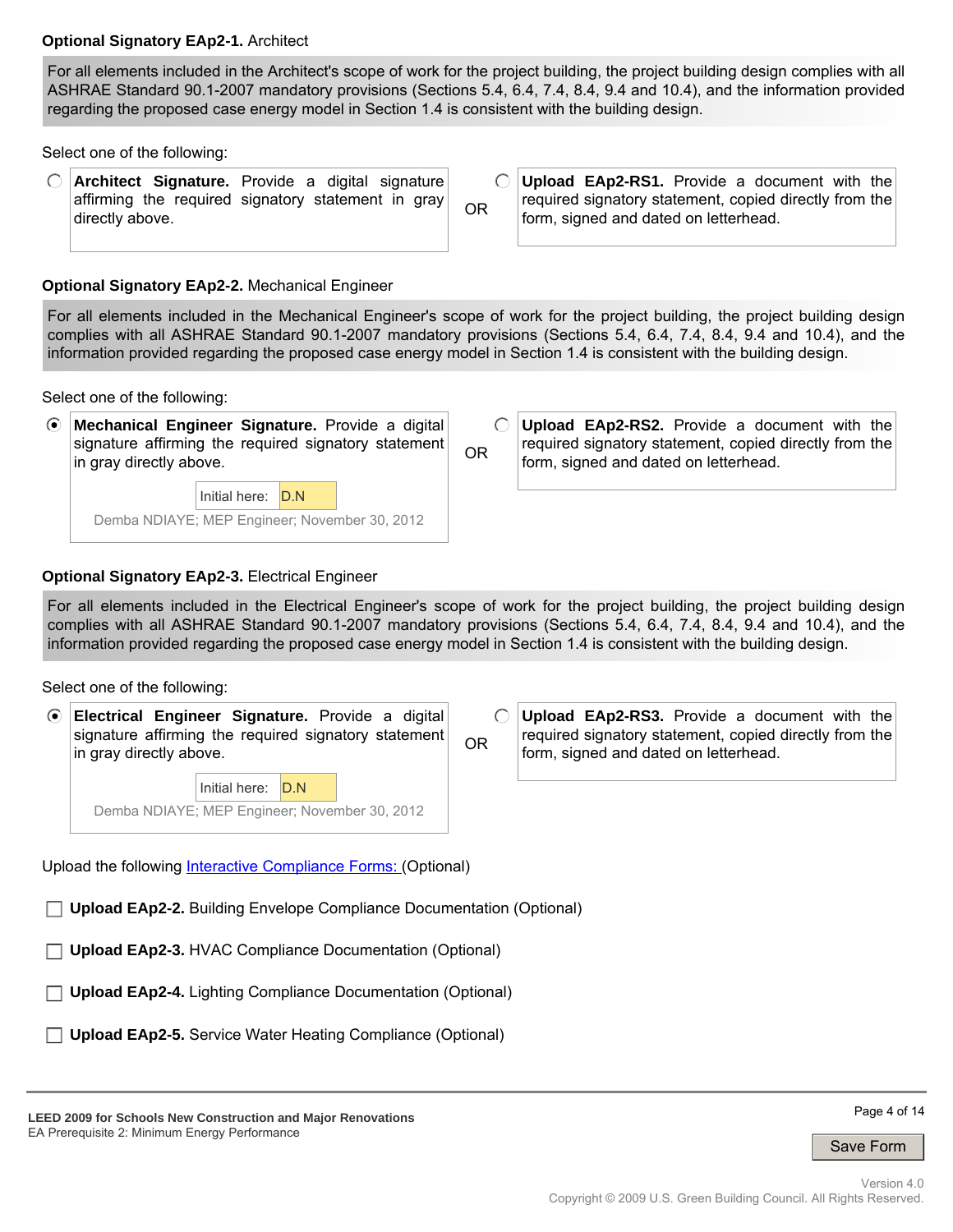### **SECTION 1.2 - SPACE SUMMARY**

**Table EAp2-1.** Space Usage Type

| Space Name / Description | Space Usage Type        | Space<br><b>Size</b> | Regularly<br>Occupied<br><b>GSF</b> | Unconditioned<br><b>GSF</b> | <b>Typical</b><br>Hours in<br>Operation<br>(per week) |  |  |
|--------------------------|-------------------------|----------------------|-------------------------------------|-----------------------------|-------------------------------------------------------|--|--|
| <b>High School</b>       | K-12 Education          | 280,000              | 250,000                             | 30,000                      | 70                                                    |  |  |
|                          | Total                   | 280,000              | 250,000                             | 30,000                      |                                                       |  |  |
|                          | Percentage of total (%) |                      | 89.29                               | 10.71                       |                                                       |  |  |

### **SECTION 1.3 - ADVISORY MESSAGES**

Complete Table EAp2-2 based on information from the energy simulation output files.

#### **Table EAp2-2.** Advisory Messages

|                                                    | <b>Baseline</b><br>Design<br>$(0^{\circ}$ Rotation) | Proposed<br>Design |
|----------------------------------------------------|-----------------------------------------------------|--------------------|
| Number of hours heating loads not met <sup>1</sup> | 153                                                 | 201                |
| Number of hours cooling loads not met <sup>1</sup> | 104                                                 | 72                 |
| Total                                              | 257                                                 | 273                |
| Difference <sup>2</sup> (Proposed minus baseline)  |                                                     | 16                 |
| Number of warning messages                         | 25                                                  | 90                 |
| Number of error messages                           | O                                                   | $\Omega$           |
| Number of defaults overridden                      | 135                                                 | 145                |
| Unmet load hours compliance                        | Y                                                   |                    |

*Notes:* 

*1 Baseline design and proposed design unmet load hours each may not exceed 300* 

*2 Unmet load hours for the proposed design may not exceed the baseline design by more than 50 hours.*

# **SECTION 1.4 - COMPARISON OF PROPOSED DESIGN VERSUS BASELINE DESIGN ENERGY MODEL INPUTS**

Download, complete, and upload "EAp2 Section 1.4 table.xls" (found under "Credit Resources") to document the baseline and proposed design energy model inputs for the project. Documentation should be sufficient to justify the energy and cost savings numbers reported in the Performance Rating Table.

| <b>Upload EAp2-7.</b> Provide the completed EAp2 Section 1.4 Tables available | Upload | Files: |
|-------------------------------------------------------------------------------|--------|--------|
| under "Credit Resources."                                                     |        |        |



Page 5 of 14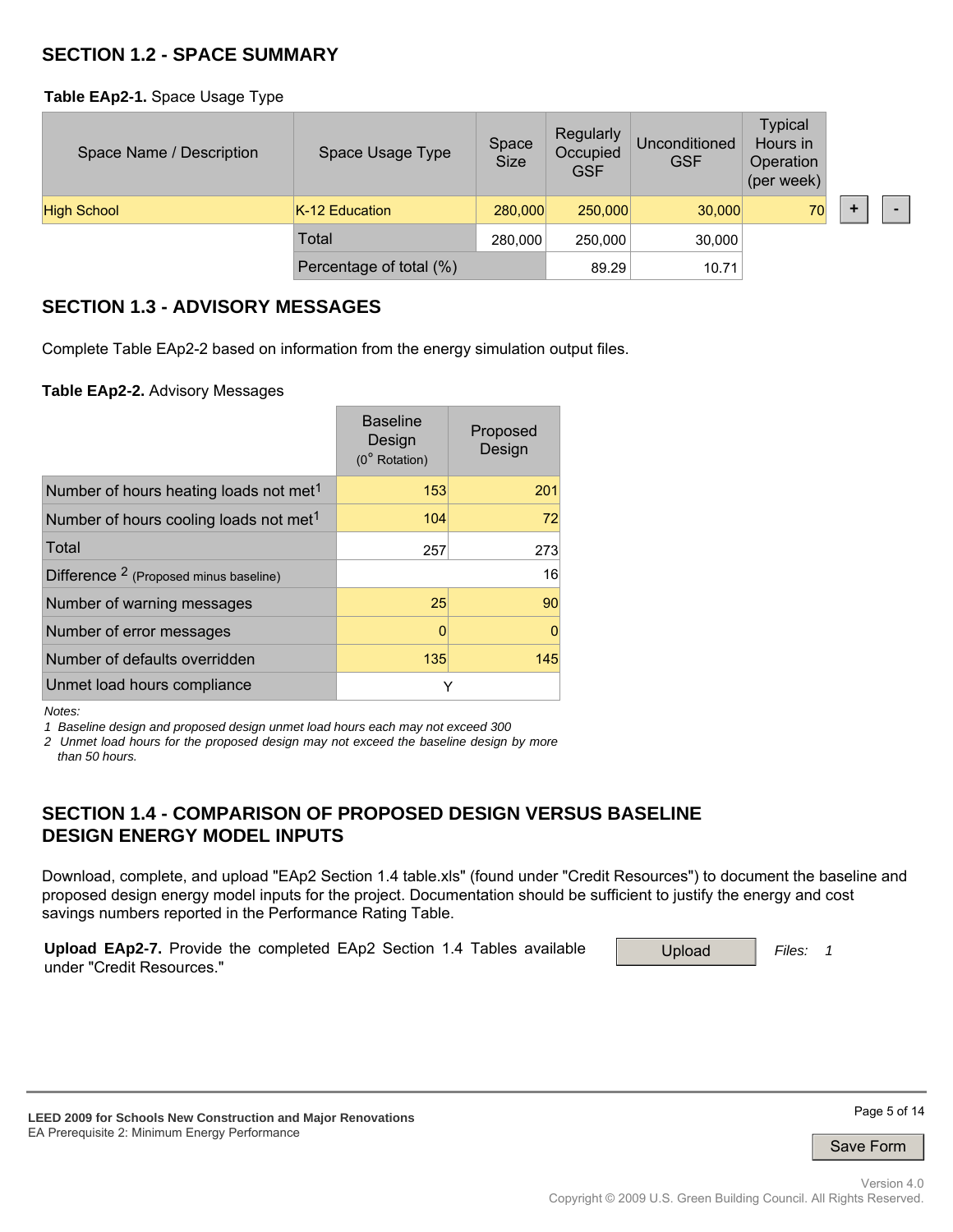# **SECTION 1.5 - ENERGY TYPE SUMMARY**

List the energy types used by the project (i.e. electricity, natural gas, purchased chilled water or steam, etc.) for the baseline and proposed designs. If revising the values in Table EAp2-3, reselect energy type in all affected rows in Table EAp2-4 and Table EAp2-5 to ensure that the revised values from Table EAp2-3 are propagated and that Table EAp2-4 and Table EAp2-5 calculations are refreshed.

#### **Table EAp2-3.** Energy Type Summary

| <b>Energy Type</b> | <b>Utility Company</b><br>Name | Utility Rate and Description of<br>Rate Structure <sup>1</sup> | <b>Baseline</b><br>Virtual<br>Rate <sup>2</sup><br>(\$ per unit<br>energy) | Proposed<br>Virtual<br>Rate <sup>2</sup><br>(\$ per unit<br>energy) | Units of<br>Energy | Units of<br>Demand |
|--------------------|--------------------------------|----------------------------------------------------------------|----------------------------------------------------------------------------|---------------------------------------------------------------------|--------------------|--------------------|
| Electricity        | Pepco DC                       | Schedule GT-LV                                                 | 0.1356                                                                     | 0.1292 kWh                                                          |                    | <b>kW</b>          |
| <b>Natural Gas</b> | <b>Washington Gas</b>          | <b>Average Yearly Rate</b>                                     | 1.395                                                                      |                                                                     | 1.395 therms       | <b>MBH</b>         |
|                    |                                |                                                                |                                                                            |                                                                     |                    |                    |

*Notes:* 

*1 Per ASHRAE 90.1-2007 G2.4, project teams are allowed to use the state average energy prices published by DOE's EIA for commercial building*  customers, available on EIA's website (www.eia.gov). If project uses backup energy for on-site renewable energy, please specify the rate of backup *source energy.* 

*2 List the virtual energy rate from the baseline and proposed design energy model results or from manual calculations. This rate is defined as the total annual charge divided by the metered energy from the plant for each resource.*

If the proposed and baseline rates vary significantly, describe the building input parameters (e.g. demand reduction measures) leading to the variation in energy rates, and provide detailed information regarding the utility rate structure including all demand and energy charges, and the seasonal and time-of-use structure of the utility tariff. (Required when proposed & baseline Rates vary by more than 10%.)

| Upload EAp2-8. Provide any documentation to support the proposed/<br>baseline rate variance narrative. (Optional) | Upload<br>Files:<br>$\overline{\mathbf{0}}$ |
|-------------------------------------------------------------------------------------------------------------------|---------------------------------------------|

# **SECTION 1.6 - PERFORMANCE RATING METHOD COMPLIANCE REPORT**

In Table EAp2-4, list each energy end use for the project (including all end uses reflected in the baseline and proposed designs). Then check whether the end-use is a process load, select the energy type, and list the energy consumption and peak demand for each end-use for all four baseline design orientations.

**Table EAp2-4.** Baseline Performance - Performance Rating Method Compliance

**+** -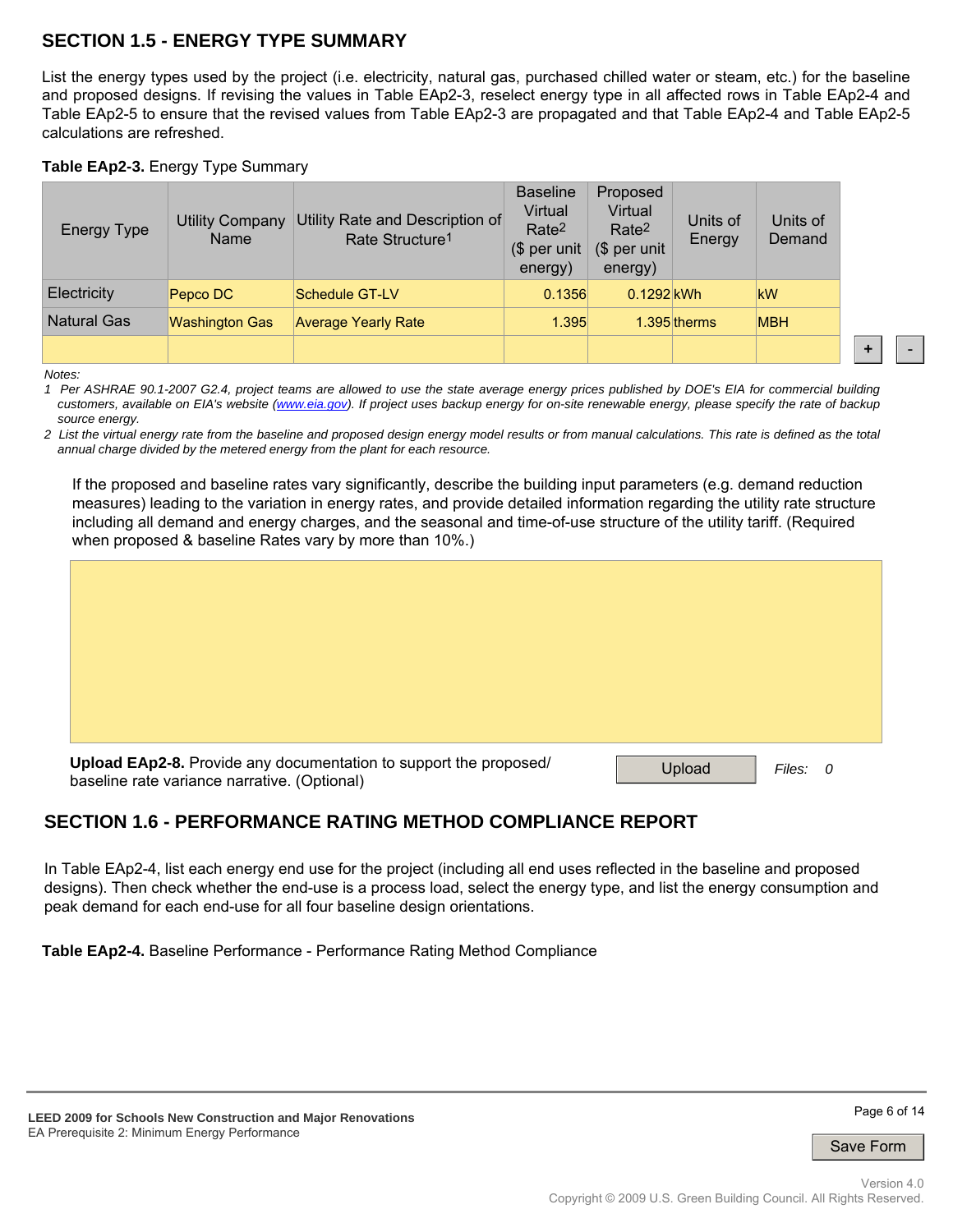| <b>End Use</b>         | Process                     | <b>Baseline</b><br>Design<br><b>Energy Type</b> | Units of Annual<br>Energy & Peak<br>Demand |     | <b>Baseline</b><br>$(0^{\circ}$<br>rotation) | <b>Baseline</b><br>$(90^\circ$<br>rotation) | <b>Baseline</b><br>$(180^\circ$<br>rotation) | <b>Baseline</b><br>$(270^\circ$<br>rotation) | <b>Baseline</b><br><b>Building</b><br><b>Results</b> |
|------------------------|-----------------------------|-------------------------------------------------|--------------------------------------------|-----|----------------------------------------------|---------------------------------------------|----------------------------------------------|----------------------------------------------|------------------------------------------------------|
| Interior               | $\mathcal{L}_{\mathcal{A}}$ | Electricity                                     | Energy Use kWh                             |     | 767,668                                      | 767,668                                     | 767,668                                      | 767,668                                      | 767,668                                              |
| Lighting               |                             |                                                 | Demand                                     | kW  | 247.09                                       | 247.09                                      | 247.09                                       | 247.09                                       | 247.09                                               |
| Exterior               | $\mathcal{L}_{\mathcal{A}}$ | Electricity                                     | Energy Use kWh                             |     | 139,503                                      | 139,503                                     | 139,503                                      | 139,503                                      | 139,503                                              |
| Lighting               |                             |                                                 | Demand                                     | kW  | 29.4                                         | 29.4                                        | 29.4                                         | 29.4                                         | 29.4                                                 |
| Space                  | $\mathcal{L}_{\mathcal{A}}$ | Electricity                                     | Energy Use kWh                             |     | 1,265,029                                    | 1,304,604                                   | 1,328,379                                    |                                              | 1,294,065 1,298,019.25                               |
| Heating                |                             |                                                 | Demand                                     | kW  | 1,653.27                                     | 1,642.76                                    | 1,656.93                                     | 1,642.78                                     | 1,648.94                                             |
| Space                  | $\mathcal{L}_{\mathcal{A}}$ | Electricity                                     | Energy Use kWh                             |     | 313,019                                      | 317,486                                     | 314,441                                      | 320,789                                      | 316,433.75                                           |
| Cooling                |                             |                                                 | Demand                                     | kW  | 492.42                                       | 492.37                                      | 486.85                                       | 496.06                                       | 491.92                                               |
| Pumps                  | $\mathcal{L}_{\mathcal{A}}$ | Electricity                                     | Energy Use kWh                             |     | 182,595                                      | 188,195                                     | 185,355                                      | 186,542                                      | 185,671.75                                           |
|                        |                             |                                                 | Demand                                     | kW  | 82.46                                        | 82.7                                        | 81.83                                        | 83                                           | 82.5                                                 |
| Heat                   | $\mathcal{L}_{\mathcal{A}}$ | Electricity                                     | Energy Use kWh                             |     | 8,883                                        | 9,344                                       | 8,947                                        | 9,261                                        | 9,108.75                                             |
| Rejection              |                             |                                                 | Demand                                     | kW  | 24.93                                        | 25.05                                       | 24.5                                         | 25.04                                        | 24.88                                                |
| Fans-Interior          | $\mathcal{L}_{\mathcal{A}}$ | Electricity                                     | Energy Use kWh                             |     | 531,238                                      | 530,243                                     | 529,946                                      | 528,328                                      | 529,938.75                                           |
|                        |                             |                                                 | Demand                                     | kW  | 161.32                                       | 157.95                                      | 156.67                                       | 158.33                                       | 158.57                                               |
| Fans -<br>Parking      | $\times$                    | Electricity                                     | Energy Use kWh                             |     | 13,500                                       | 13,500                                      | 13,500                                       | 13,500                                       | 13,500                                               |
| Garage                 |                             |                                                 | Demand                                     | kW  | 6                                            | $6 \overline{6}$                            | 6                                            | 6                                            | 6                                                    |
| Service<br>Water       | $\mathcal{L}_{\mathcal{A}}$ | Electricity                                     | Energy Use kWh                             |     | 9,284                                        | 9,278                                       | 9,277                                        | 9,277                                        | 9,279                                                |
| Heating                |                             |                                                 | Demand                                     | kW  | 11.65                                        | 11.65                                       | 11.65                                        | 11.65                                        | 11.65                                                |
| Receptacle             | $\times$                    | Electricity                                     | Energy Use kWh                             |     | 259,582                                      | 259,582                                     | 259,582                                      | 259,582                                      | 259,582                                              |
| Equipment              |                             |                                                 | Demand                                     | kW  | 89.27                                        | 89.27                                       | 89.27                                        | 89.27                                        | 89.27                                                |
| Interior<br>Lighting - | $\times$                    |                                                 | <b>Energy Use</b>                          |     |                                              |                                             |                                              |                                              |                                                      |
| Process                |                             |                                                 | Demand                                     |     |                                              |                                             |                                              |                                              |                                                      |
| Refrigeration          | $\times$                    |                                                 | <b>Energy Use</b>                          |     |                                              |                                             |                                              |                                              |                                                      |
| Equipment              |                             |                                                 | Demand                                     |     |                                              |                                             |                                              |                                              |                                                      |
| Cooking                | $\times$                    |                                                 | <b>Energy Use</b>                          |     |                                              |                                             |                                              |                                              |                                                      |
|                        |                             |                                                 | Demand                                     |     |                                              |                                             |                                              |                                              |                                                      |
| Industrial             | $\times$                    |                                                 | <b>Energy Use</b>                          |     |                                              |                                             |                                              |                                              |                                                      |
| Process                |                             |                                                 | Demand                                     |     |                                              |                                             |                                              |                                              |                                                      |
| Elevators and          | $\times$                    |                                                 | Energy Use kWh                             |     | 79,076                                       | 79,076                                      | 79,076                                       | 79,076                                       | 79,076                                               |
| Escalators             |                             | Electricity                                     | Demand                                     | kW  | 41.78                                        | 41.78                                       | 41.78                                        | 41.78                                        | 41.78                                                |
|                        |                             |                                                 | Energy Use kWh                             |     | 16,556                                       | 16,556                                      | 16,556                                       | 16,556                                       | 16,556                                               |
| Pool Pump              | $\times$                    | Electricity                                     | Demand                                     | kW  | 3.78                                         | 3.78                                        | 3.78                                         | 3.78                                         | 3.78                                                 |
| Space                  |                             |                                                 | Energy Use therms                          |     | 508                                          | 508                                         | 508                                          | 508                                          | 508                                                  |
| <b>Heating</b>         |                             | <b>Natural Gas</b>                              | Demand                                     | MBH | 0.4                                          | 0.4                                         | 0.4                                          | 0.4                                          | 0.4                                                  |



Page 7 of 14

**+ -**

**+ -**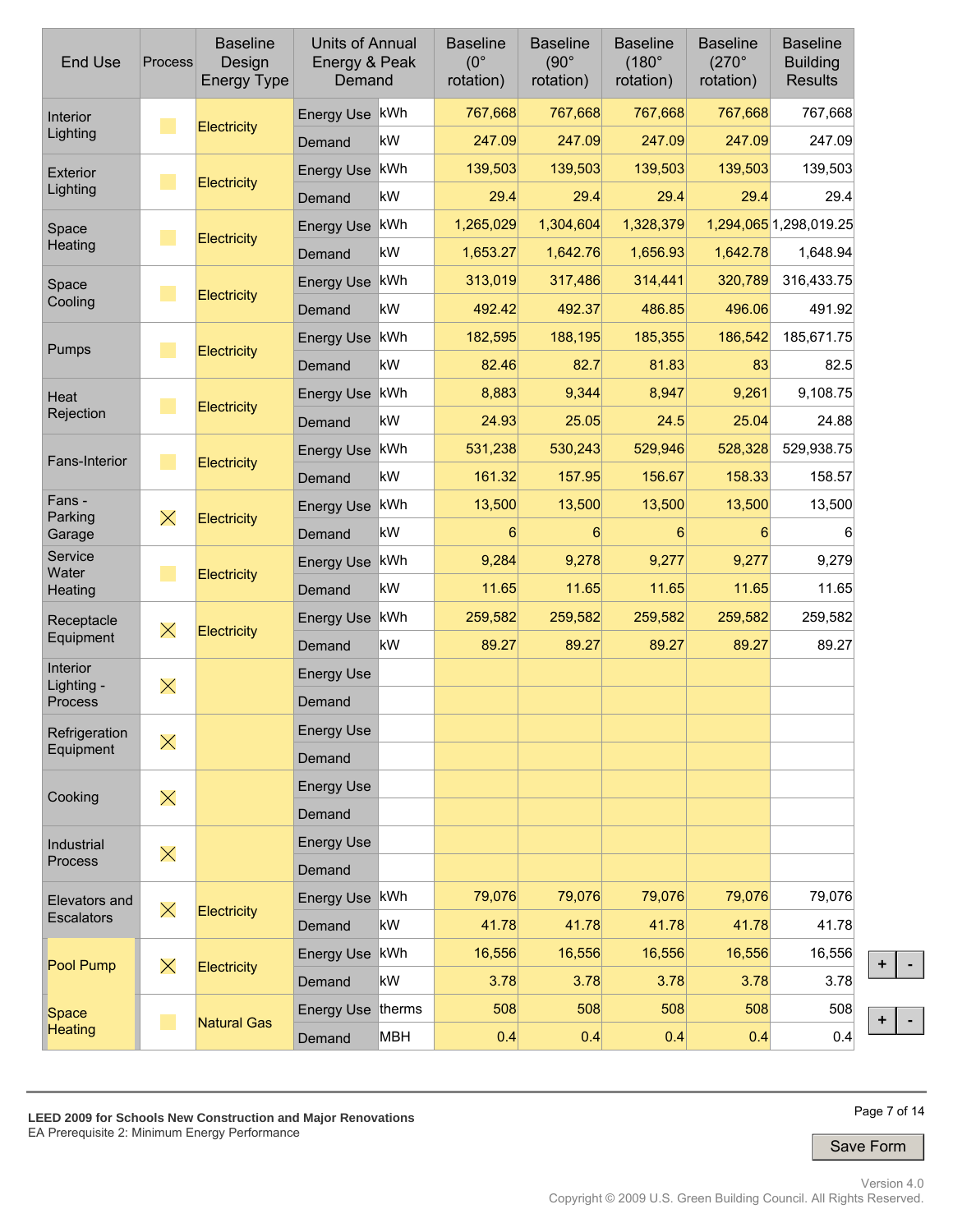| End Use                                         | <b>Process</b> | <b>Baseline</b><br>Design<br>Energy Type | Units of Annual<br>Energy & Peak<br>Demand |            | <b>Baseline</b><br>$(0^{\circ}$<br>rotation) | <b>Baseline</b><br>$(90^\circ$<br>rotation) | <b>Baseline</b><br>$(180^\circ$<br>rotation) | <b>Baseline</b><br>$(270^\circ$<br>rotation) | <b>Baseline</b><br><b>Building</b><br><b>Results</b> |
|-------------------------------------------------|----------------|------------------------------------------|--------------------------------------------|------------|----------------------------------------------|---------------------------------------------|----------------------------------------------|----------------------------------------------|------------------------------------------------------|
| <b>HT Pump</b><br>Supplem                       |                | Energy Use                               | ∣kWh                                       | 34.660     | 35.570                                       | 34.541                                      | 32,216                                       | 34,246.75                                    |                                                      |
|                                                 |                | <b>Electricity</b>                       | Demand                                     | kW         | 456.24                                       | 458.68                                      | 455.67                                       | 445.9                                        | 454.12                                               |
| DHW-Gas                                         |                | <b>Natural Gas</b>                       | Energy Use                                 | therms     | 31.264                                       | 31.264                                      | 31.264                                       | 31.264                                       | 31.264                                               |
|                                                 |                |                                          | Demand                                     | <b>MBH</b> | 0.7                                          | 0.7                                         | 0.7                                          | 0.7                                          | 0.7                                                  |
| Total Energy Use (MMBtu/yr)                     |                |                                          | 15.530.66                                  | 15.701.3   | 15.756.46                                    | 15,652.71                                   | 15,660.28                                    |                                              |                                                      |
| Annual Process Energy (MMBtu/yr)                |                |                                          |                                            |            | 1,258.05                                     |                                             |                                              |                                              |                                                      |
| Process Energy Modeling Compliance <sup>1</sup> |                |                                          |                                            |            | N                                            |                                             |                                              |                                              |                                                      |

*Notes:* 

*1 Determined using Section 1.9 cost calculations after Section 1.9A is complete. Annual process energy costs must be at least 25% of the total energy costs for the proposed design and must be the same in the baseline and proposed cases. To claim process cost savings, use an exceptional calculation in Section 1.7.*

The project does not comply with minimum compliance requirements for process energy modeling (determined after Section 1.9A is complete). Explain any exceptions, special circumstances or modeling difficulties that occurred relating to the process energy noncompliance.

Although process energy does not reach the 25% threshold, kitchen equipment was modeled as designed and for the remaining, eQuest defaults were used for the miscellaneous equipment (see EAp2 Section 1.4 Tables.xls).

**Upload EAp2-9.** Provide any documentation to support the process energy noncompliance narrative. (Optional) **The State of Support the Process of State 1** Upload *Files: 0* 

Fill out the Proposed Design energy consumption and peak demand for each end use in Table. Performance Rating - Performance Rating Method Compliance.

**Table EAp2-5.** Performance Rating - Performance Rating Method Compliance

| End Use          | <b>Process</b> | <b>Baseline Building</b><br>Units |       | <b>Baseline</b><br><b>Building</b><br><b>Results</b> | Proposed<br>Design Energy<br>Type | Units of Annual<br>Energy & Peak<br>Demand |      |         |       | Proposed<br><b>Building</b><br><b>Results</b> | Percent<br>Savings |
|------------------|----------------|-----------------------------------|-------|------------------------------------------------------|-----------------------------------|--------------------------------------------|------|---------|-------|-----------------------------------------------|--------------------|
| <b>Interior</b>  |                | <b>Energy Use</b>                 | lkWh. | 767668                                               |                                   | <b>Energy Use</b>                          | lkWh | 618,997 | 19.37 |                                               |                    |
| Lighting         |                | Demand                            | kW    | 247.09                                               | <b>Electricity</b>                | Demand                                     | kW   | 224.83  |       |                                               |                    |
| <b>Exterior</b>  |                | <b>Energy Use</b>                 | lkWh. | 139503                                               |                                   | <b>Energy Use</b>                          | kWh  | 69,467  | 50.2  |                                               |                    |
| Lighting         |                | Demand                            | kW    | 29.4                                                 | <b>Electricity</b>                | Demand                                     | kW   | 14.64   |       |                                               |                    |
| Space            |                | <b>Energy Use</b>                 | kWh   | 1298019.25                                           |                                   | <b>Energy Use</b>                          | kWh  | 291,829 | 77.52 |                                               |                    |
| Heating          |                | Demand                            | kW    | 1648.94                                              | Electricity                       | Demand                                     | kW   | 289.74  |       |                                               |                    |
| Space<br>Cooling |                | <b>Energy Use</b>                 | kWh   | 316433.75                                            | Electricity                       | <b>Energy Use</b>                          | kWh  | 302,697 | 4.34  |                                               |                    |
|                  |                | Demand                            | kW    | 491.92                                               |                                   | Demand                                     | kW   | 258.27  |       |                                               |                    |

**LEED 2009 for Schools New Construction and Major Renovations**  EA Prerequisite 2: Minimum Energy Performance

Page 8 of 14

**+ -**

**+ -**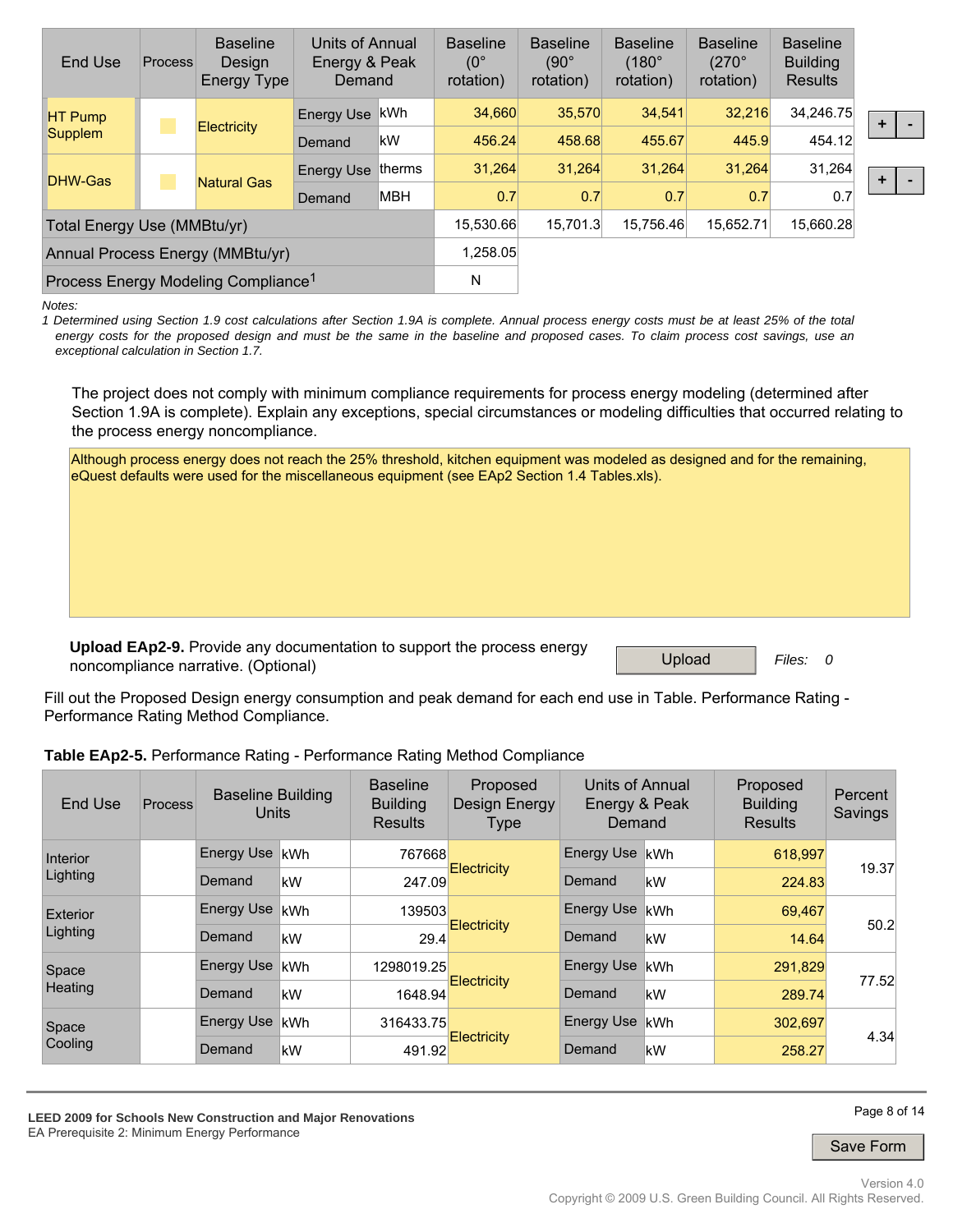| Pumps                       |          | Energy Use kWh    |            | 185671.75 |                    | Energy Use kWh    |            | 164,423  |          |  |
|-----------------------------|----------|-------------------|------------|-----------|--------------------|-------------------|------------|----------|----------|--|
|                             |          | Demand            | kW         | 82.5      | <b>Electricity</b> | Demand            | kW         | 55.18    | 11.44    |  |
| Heat                        |          | Energy Use kWh    |            | 9108.75   |                    | <b>Energy Use</b> |            |          |          |  |
| Rejection                   |          | Demand            | kW         | 24.88     |                    | Demand            |            |          |          |  |
| Fans-Interior               |          | Energy Use kWh    |            | 529938.75 |                    | Energy Use kWh    |            | 644,083  |          |  |
|                             |          | Demand            | kW         | 158.57    | <b>Electricity</b> | Demand            | kW         | 199.94   | $-21.54$ |  |
| Fans -<br>Parking           | $\times$ | Energy Use kWh    |            | 13500     |                    | <b>Energy Use</b> | kWh        | 13,500   |          |  |
| Garage                      |          | Demand            | kW         | 6         | <b>Electricity</b> | Demand            | kW         | 6        | 0        |  |
| Service Water               |          | <b>Energy Use</b> | kWh        | 9279      |                    | <b>Energy Use</b> | kWh        | 7,702    |          |  |
| Heating                     |          | Demand            | kW         | 11.65     | Electricity        | Demand            | kW         | 9.64     | 17       |  |
| Receptacle                  | $\times$ | Energy Use kWh    |            | 259582    |                    | <b>Energy Use</b> | kWh        | 259,582  | 0        |  |
| Equipment                   |          | Demand            | kW         | 89.27     | <b>Electricity</b> | Demand            | kW         | 89.27    |          |  |
| Interior<br>Lighting -      | $\times$ | <b>Energy Use</b> |            |           |                    | <b>Energy Use</b> |            |          |          |  |
| Process                     |          | Demand            |            |           |                    | Demand            |            |          |          |  |
| Refrigeration               |          | <b>Energy Use</b> |            |           |                    | <b>Energy Use</b> |            |          |          |  |
| $\times$<br>Equipment       |          | Demand            |            |           |                    | Demand            |            |          |          |  |
| Cooking                     | $\times$ | <b>Energy Use</b> |            |           |                    | <b>Energy Use</b> |            |          |          |  |
|                             |          | Demand            |            |           |                    | Demand            |            |          |          |  |
| Industrial                  | $\times$ | <b>Energy Use</b> |            |           |                    | <b>Energy Use</b> |            |          |          |  |
| Process                     |          | Demand            |            |           |                    | Demand            |            |          |          |  |
| Elevators and               | $\times$ | Energy Use kWh    |            | 79076     |                    | Energy Use kWh    |            | 79,076   |          |  |
| <b>Escalators</b>           |          | Demand            | kW         | 41.78     | <b>Electricity</b> | Demand            | kW         | 41.78    | 0        |  |
| Pool Pump                   | $\times$ | Energy Use   kWh  |            | 16556     |                    | <b>Energy Use</b> | kWh        | 16556    |          |  |
|                             |          | Demand            | kW         | 3.78      | Electricity        | Demand            | kW         | 3.78     | 0        |  |
| Space                       |          | Energy Use therms |            | 508       | <b>Natural Gas</b> | Energy Use therms |            | 508      |          |  |
| Heating                     |          | Demand            | <b>MBH</b> | 0.4       |                    | Demand            | <b>MBH</b> | 0.4      | U        |  |
| HT Pump                     |          | <b>Energy Use</b> | kWh        | 34246.75  | Electricity        | <b>Energy Use</b> | kWh        | 1321     | 96.14    |  |
| Supplem                     |          | Demand            | kW         | 454.12    |                    | Demand            | kW         | 105.07   |          |  |
| DHW-Gas                     |          | Energy Use therms |            | 31264     | <b>Natural Gas</b> | <b>Energy Use</b> | therms     | 25203    | 19.39    |  |
|                             |          | Demand            | <b>MBH</b> | 0.7       |                    | Demand            | MBH        | 0.6      |          |  |
| Total Energy Use (MMBtu/yr) |          |                   |            | 15,660.28 |                    |                   |            | 10996.12 |          |  |
| Process Energy (MMBtu/yr)   |          | 1,258.05          |            |           |                    | 1258.05           |            |          |          |  |

### **Table EAp2-6.** Section 1.6 Energy Use Summary

|             |       | <b>Baseline</b>         |                         |                               |
|-------------|-------|-------------------------|-------------------------|-------------------------------|
| Energy Type | Units | <b>Process Subtotal</b> | <b>Total Energy Use</b> | Proposed<br><b>Energy Use</b> |
| Electricity | kWh   | 368,714                 | 3,658,583               | 2,469,233                     |

**LEED 2009 for Schools New Construction and Major Renovations**  EA Prerequisite 2: Minimum Energy Performance



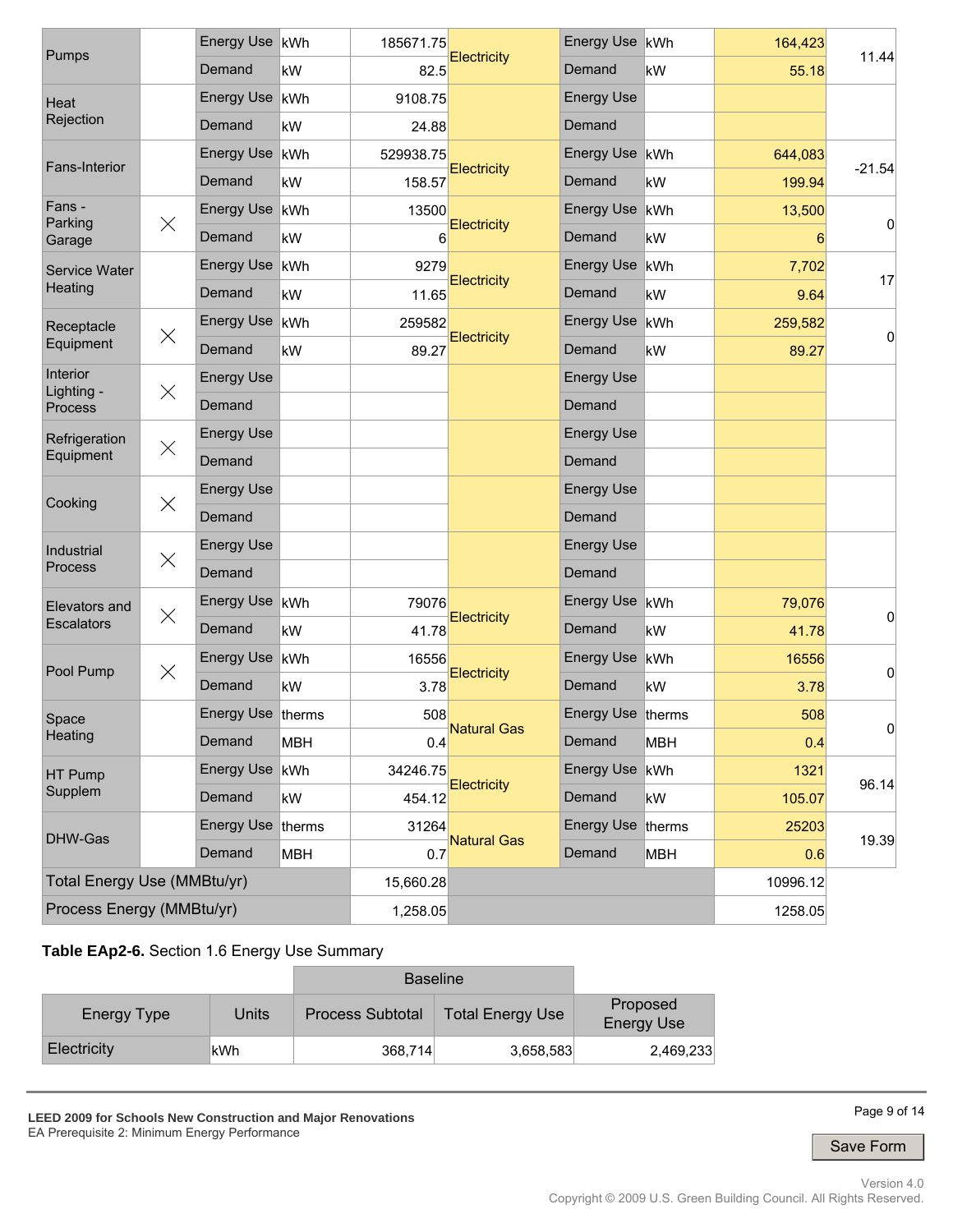| <b>Natural Gas</b> | ltherms |          | 31,772    | 25,711    |
|--------------------|---------|----------|-----------|-----------|
|                    |         |          |           | 0         |
| Totals             | MMBtu   | 1,258.05 | 15,660.29 | 10,996.12 |

#### **Table EAp2-7.** Section 1.6 Energy Cost Summary (Automatic)

|                    |       | <b>Baseline</b>         |                          |                                |
|--------------------|-------|-------------------------|--------------------------|--------------------------------|
| Energy Type        | Units | <b>Process Subtotal</b> | <b>Total Energy Cost</b> | <b>Proposed Energy</b><br>Cost |
| Electricity        | \$    | 49,997.62               | 496,103.85               | 319,024.9                      |
| <b>Natural Gas</b> | \$    | 0                       | 44,321.94                | 35,866.85                      |
|                    | \$    | 0                       | 0                        | 0                              |
| Total              | \$    | 49,997.62               | 540,425.79               | 354,891.75                     |

Select one of the following:

- **Section 1.6 Automatic Cost Calculation:** Total building energy costs will be based on the "virtual" energy rate defined in Section 1.5.
- **Section 1.6 Manual Cost Input:** The project team will analyze the total building energy costs based on local utility rate structures. Costs will be input separately from the energy model.

*Note: Energy cost savings are summarized in Section 1.9A Total Building Performance Summary.*

#### **Table EAp2-8.** Section 1.6 Energy Cost Summary (Manual Cost Input) - Baseline Case

|                    | <b>Baseline</b>                |                               |                                |                                |                                |  |
|--------------------|--------------------------------|-------------------------------|--------------------------------|--------------------------------|--------------------------------|--|
| <b>Energy Type</b> | $Cost($ \$)<br>$(0°$ rotation) | $Cost($ \$)<br>(90° rotation) | $Cost($ \$)<br>(180° rotation) | $Cost($ \$)<br>(270° rotation) | <b>Building</b><br>Performance |  |
| Electricity        | 491,027                        | 496,528                       | 497,899                        | 494,443                        | 494,974.25                     |  |
| Natural gas        | 44,322                         | 44,322                        | 44,322                         | 44,322                         | 44,322                         |  |
|                    | 0                              | 0                             | 0                              |                                | 0                              |  |
| Totals             | 535,349                        | 540,850                       | 542,221                        | 538,765                        | 539,296.25                     |  |

#### **Table EAp2-9.** Section 1.6 Energy Cost Summary (Manual Cost Input)

|                    |               | <b>Baseline Case</b> |                                   | <b>Proposed Case</b>              |  |
|--------------------|---------------|----------------------|-----------------------------------|-----------------------------------|--|
| <b>Energy Type</b> | Units         | <b>Process</b>       | Section 1.6<br><b>Energy Cost</b> | Section 1.6<br><b>Energy Cost</b> |  |
| Electricity        | $\frac{1}{2}$ | 49,998               | 494,974.25                        | 319,112                           |  |
| <b>Natural Gas</b> | \$            |                      | 44,322                            | 35,866                            |  |
|                    | \$            |                      | 0                                 |                                   |  |
| <b>Totals</b>      | \$            | 49,998               | 539,296.25                        | 354,978                           |  |

**LEED 2009 for Schools New Construction and Major Renovations**  EA Prerequisite 2: Minimum Energy Performance

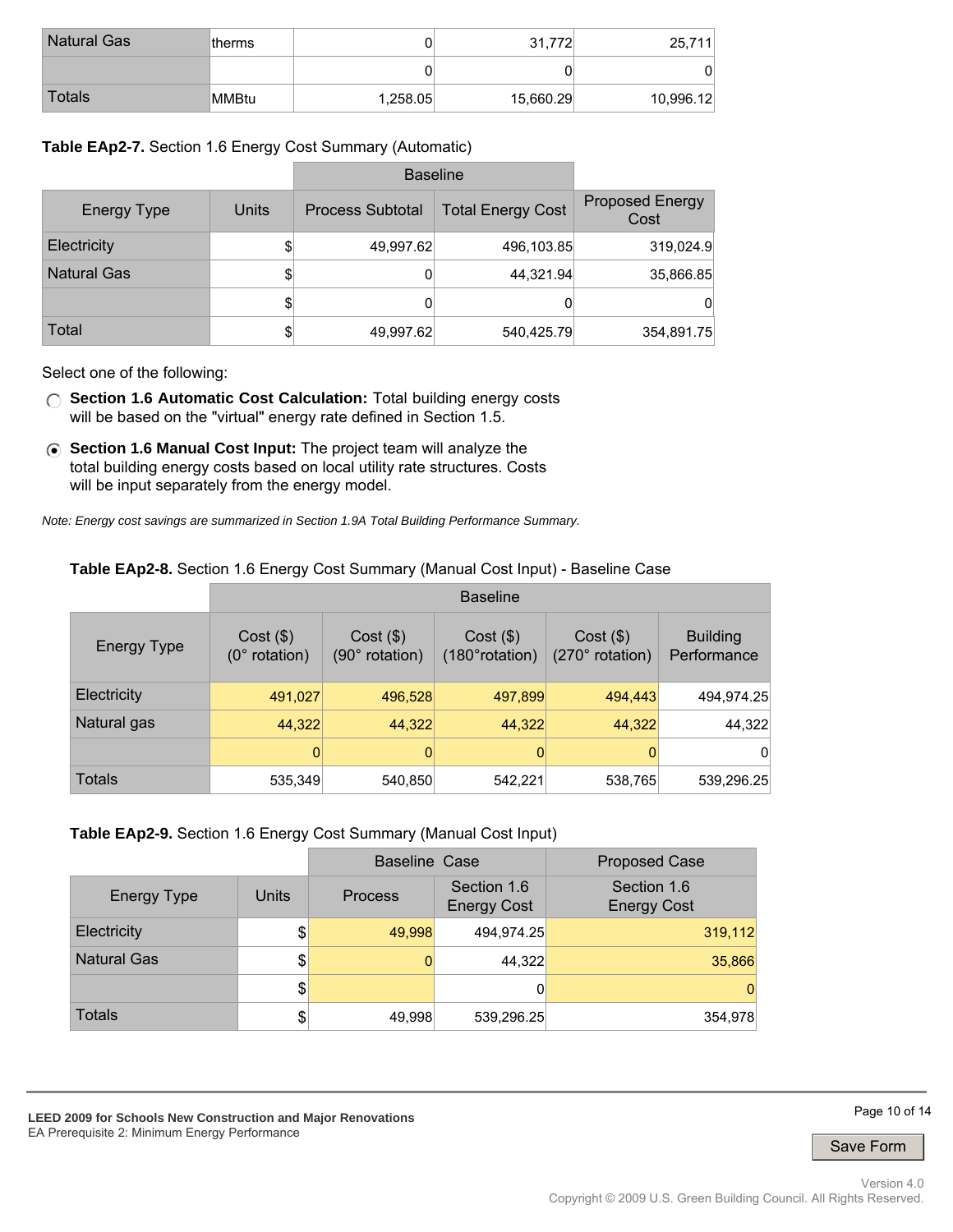# **SECTION 1.7 - EXCEPTIONAL CALCULATION MEASURE SUMMARY**

Select one of the following:

- $\circ$  The energy analysis includes exceptional calculation method(s) (ASHRAE 90.1-2007, G2.5).
- The energy analysis does not include exceptional calculation methods.

### **SECTION 1.8 - ON-SITE RENEWABLE ENERGY**

#### Select one of the following

- The project uses on-site renewable energy produced on-site.
- $\bigcirc$  The project does not use on-site renewable energy.

#### **Table L-1.** Renewable Energy Source Summary

| Renewable<br>Source                                                                          | Renewable<br>Energy<br>Source<br>Allocation | Renewable<br><b>System Owner</b> | <b>Backup</b><br>Energy $Type1$ | Rated<br>Capacity | Annual<br>Energy<br>Generated | Units | Annual<br><b>Energy Cost</b><br>(5)<br>(Optional <sup>1</sup> ) |           |  |
|----------------------------------------------------------------------------------------------|---------------------------------------------|----------------------------------|---------------------------------|-------------------|-------------------------------|-------|-----------------------------------------------------------------|-----------|--|
| <b>Photovoltaics</b>                                                                         | On-Site only                                | <b>Other Party</b>               | <b>Electricity</b>              | 482.3             | 530.500 kWh                   |       | 68,541                                                          | $\ddot{}$ |  |
| Energy savings - Electricity                                                                 |                                             |                                  |                                 |                   | 530,500 kWh                   |       | 68,541                                                          |           |  |
| Energy savings - Natural gas                                                                 | $\overline{0}$                              |                                  | 0                               |                   |                               |       |                                                                 |           |  |
| Energy savings -                                                                             |                                             |                                  |                                 |                   | 0                             |       | 0                                                               |           |  |
| Total energy savings                                                                         |                                             |                                  |                                 |                   | 1,810.07 MMBtu                |       | 68,541                                                          |           |  |
| 1 Annual energy cost is required to document credit compliance with EA Credit 2 if attempted |                                             |                                  |                                 |                   |                               |       |                                                                 |           |  |

*1 Annual energy cost is required to document credit compliance with EA Credit 2, if attempted.*

*The content highlighted in yellow above is linked to EAc2.*

#### **Table EAp2-13** Section 1.8 Energy Cost Savings Summary (Automatic)

| <b>Energy Type</b> | Units | <b>Proposed Renewable</b><br><b>Energy Savings</b> |
|--------------------|-------|----------------------------------------------------|
| Electricity        |       | 68,540.6                                           |
| <b>Natural Gas</b> |       |                                                    |
|                    |       |                                                    |
| Total              |       | 68,540.6                                           |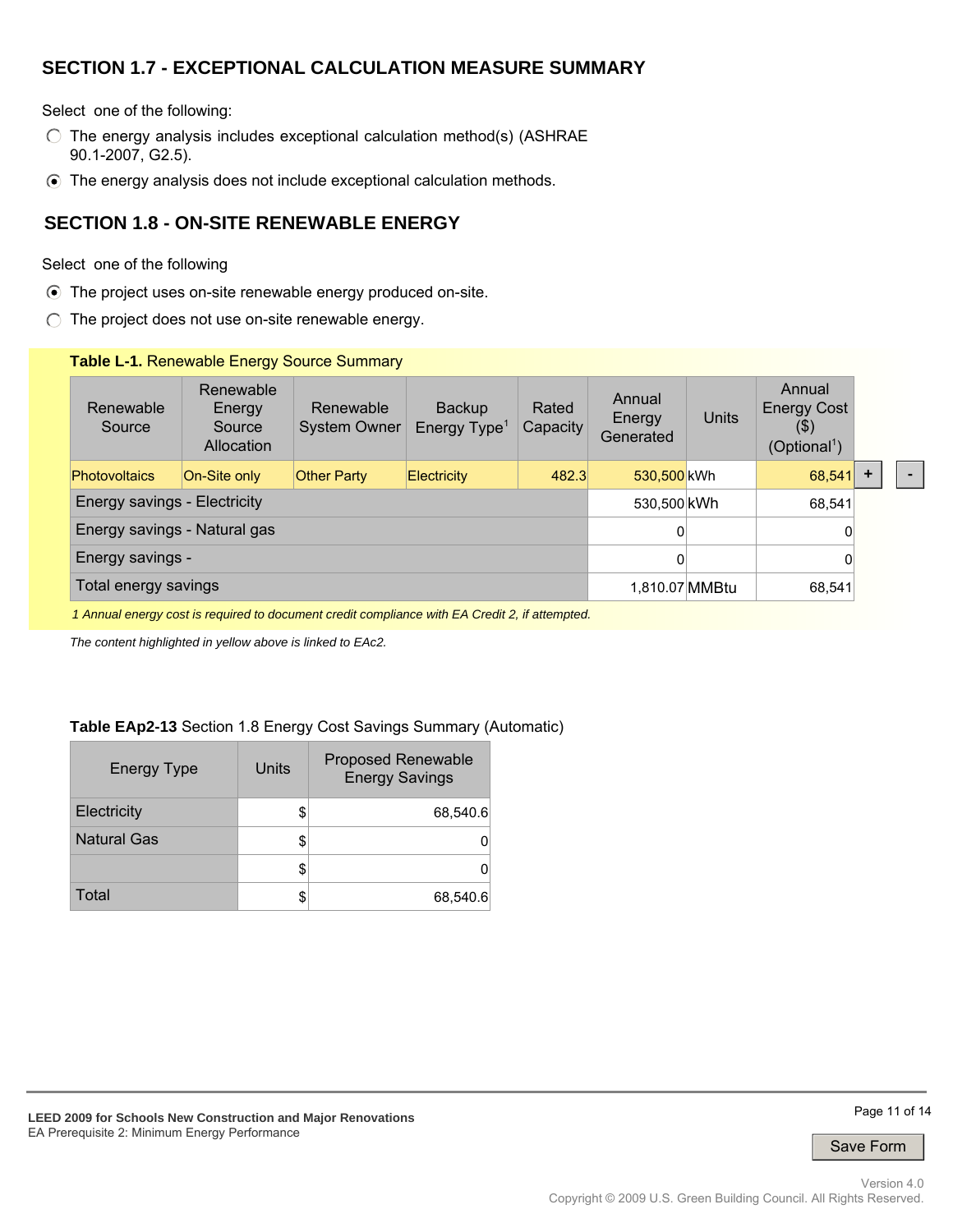Select one of the following: *(Note that the same method has to be used for all the measures in this section)*

- **Automatic Cost Calculation:** Renewable energy cost savings will be based on the "virtual" energy rate defined in Section 1.5.
- **Manual Cost Input:** The project team will analyze the renewable energy cost for on-site renewable sources based on local utility rate structures. Costs will be input separately from the energy model.
- **Energy Model Includes Renewables:** On-site renewable energy is modeled directly in the energy model. Renewable Energy Cost is already credited in the proposed design energy model results (i.e. the energy model already reflects zero cost for on-site renewable energy, and this form will NOT subtract the Renewable Energy Cost a second time.

*Note: The same method must be used for all the measures in this section. Energy cost savings are summarized in Section 1.9A Total Building Performance Summary. Calculated cost savings will be automatically subtracted from the proposed design energy model results when determining the Proposed Building Performance Rating UNLESS "Energy Model Includes Renewables" is selected.*

# **SECTION 1.9A - TOTAL BUILDING PERFORMANCE SUMMARY**

|                        |         |                            | <b>Baseline</b>                           |                                  | Proposed                             |                                                   |                            |
|------------------------|---------|----------------------------|-------------------------------------------|----------------------------------|--------------------------------------|---------------------------------------------------|----------------------------|
| <b>Energy Type</b>     | Units   | <b>Process</b><br>Subtotal | Section 1.6<br>Total<br><b>Energy Use</b> | Section 1.6<br><b>Energy Use</b> | Section 1.7<br><b>Energy Savings</b> | Section 1.8<br>Renewable<br><b>Energy Savings</b> | <b>Total Energy</b><br>Use |
| Electricity            | lkWh.   | 368,714                    | 3,658,583                                 | 2,469,233                        | 0                                    | 530,500                                           | 1,938,733                  |
| <b>Natural Gas</b>     | ltherms | 0                          | 31,772                                    | 25,711                           | 0                                    | 0                                                 | 25,711                     |
|                        |         | $\overline{0}$             | 0                                         | $\Omega$                         | 0                                    | 0                                                 | $\Omega$                   |
| <b>Totals</b>          | MMBtu   | 1,258.05                   | 15,660.29                                 | 10,996.12                        | 0                                    | 1,810.07                                          | 9,186.05                   |
| Energy use savings (%) |         |                            |                                           |                                  |                                      | 41.34                                             |                            |

#### **Table EAp2-15.** Total Building Energy Use Performance

The values below are automatically calculated using the virtual energy rate from Section 1.5 unless the project team has opted to manually input costs in Section 1.6, 1.7, and/or 1.8. To modify these values and/or to see automatically calculated results for reference see Sections 1.6, 1.7 or 1.8.

#### **Table EAp2-16.** Total Building Energy Cost Performance

|                                                                       |       |                            | <b>Baseline</b>                            | Proposed                          |             |                                                           |                             |
|-----------------------------------------------------------------------|-------|----------------------------|--------------------------------------------|-----------------------------------|-------------|-----------------------------------------------------------|-----------------------------|
| Energy Type                                                           | Units | <b>Process</b><br>Subtotal | Section 1.6<br>Total<br><b>Energy Cost</b> | Section 1.6<br><b>Energy Cost</b> | Section 1.7 | Section 1.8<br>Renewable<br>Energy Savings Energy Savings | <b>Total Energy</b><br>Cost |
| Electricity                                                           | \$    | 49.998                     | 494,974.25                                 | 319,112                           |             | 68,540.6                                                  | 250,571.4                   |
| <b>Natural Gas</b>                                                    | \$    |                            | 44.322                                     | 35,866                            |             |                                                           | 35,866                      |
|                                                                       | \$I   |                            | $\overline{0}$                             | Ω                                 |             |                                                           | 0                           |
| <b>Totals</b>                                                         | \$    | 49,998                     | 539,296.25                                 | 354,978                           |             | 68.540.6                                                  | 286,437.4                   |
| Baseline process energy costs as<br>percent of total energy costs (%) |       | 9.27                       |                                            | <b>Energy cost savings (%)</b>    |             |                                                           | 46.89                       |

**LEED 2009 for Schools New Construction and Major Renovations**  EA Prerequisite 2: Minimum Energy Performance

Page 12 of 14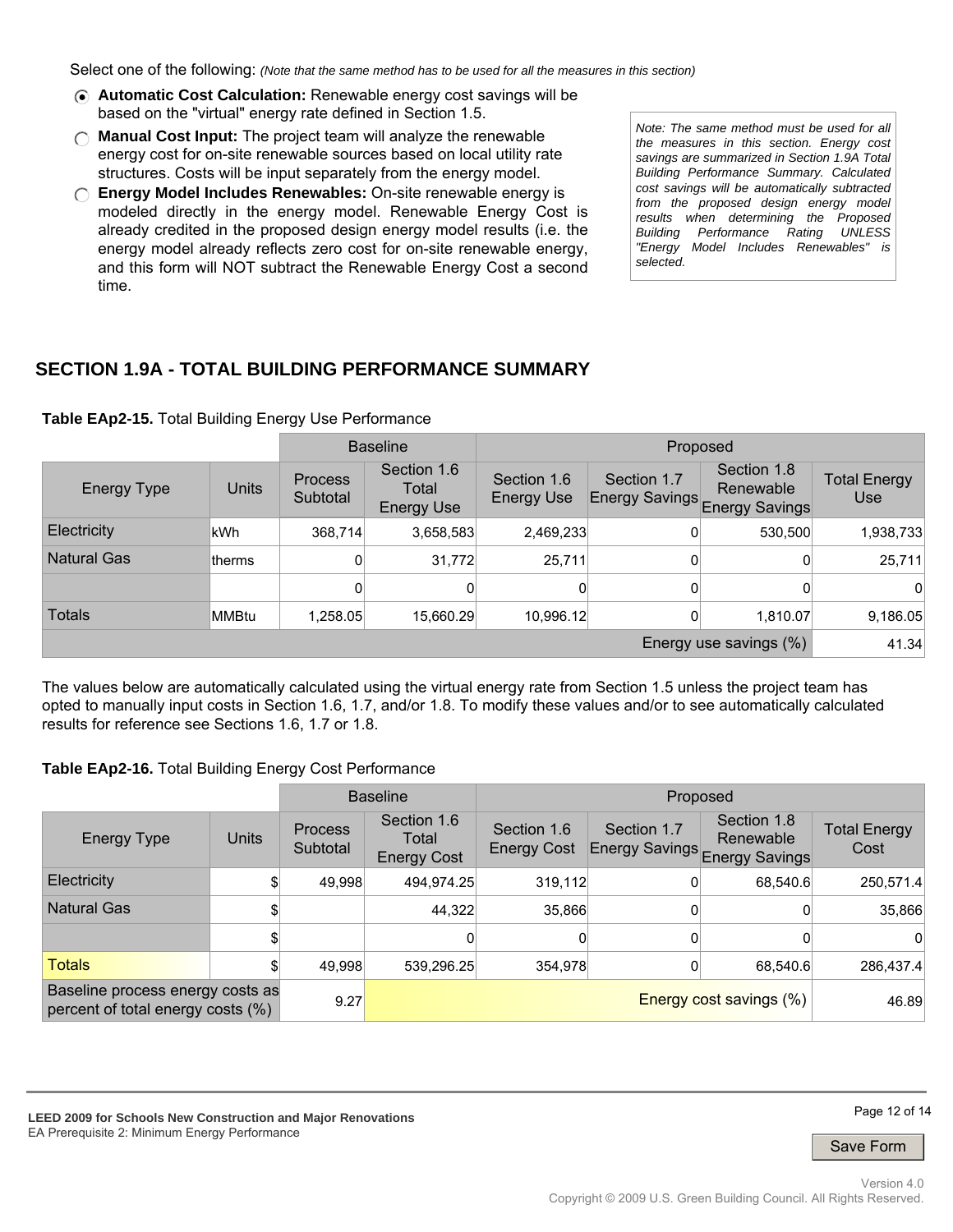*The content highlighted in yellow above is linked to EAc1.*

# **Section 1.9B - REPORTS AND METRICS**

**Table EAp2-17.** Energy Use Intensity

|                              | <b>Baseline EUI</b>                  | <b>Proposed EUI</b> |
|------------------------------|--------------------------------------|---------------------|
|                              | Electricity (kWh/sf)                 |                     |
| <b>Interior Lighting</b>     | 3.042                                | 2.453               |
| <b>Space Heating</b>         | 5.143                                | 1.156               |
| <b>Space Cooling</b>         | 1.254                                | 1.199               |
| Fans - Interior              | 2.1                                  | 2.552               |
| <b>Service Water Heating</b> | 0.037                                | 0.031               |
| Receptacle Equipment         | 1.029                                | 1.029               |
| <b>Miscellaneous</b>         | 1.891                                | 1.364               |
| Subtotal                     | 14.496                               | 9.784               |
|                              | Natural Gas (kBtu/sf)                |                     |
| <b>Space Heating</b>         | 0                                    | 0                   |
| <b>Service Water Heating</b> | 0                                    | 0                   |
| <b>Miscellaneous</b>         | 12.589                               | 10.187              |
| Subtotal                     | 12.589                               | 10.187              |
|                              | Other (kBtu/sf)                      |                     |
| <b>Miscellaneous</b>         | 0                                    | $-0.001$            |
| Subtotal                     | $\Omega$                             | $-0.001$            |
|                              | Total Energy Use Intensity (kBtu/sf) |                     |
| <b>Total</b>                 | 62.049                               | 43.569              |

Page 13 of 14